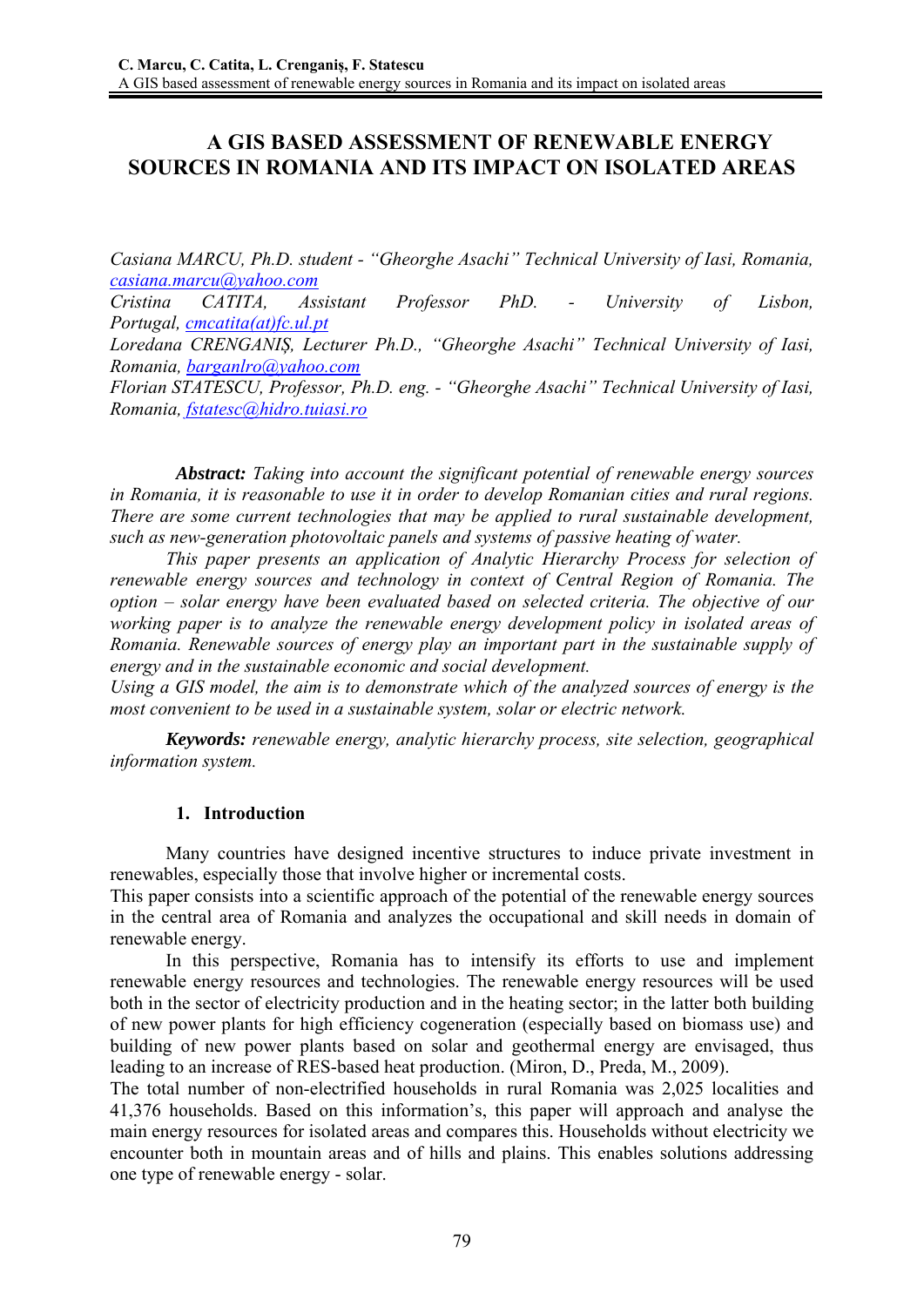The renewable energy represents the energy produced from a wide variety of resources, having the ability to renew. Virtually all regions of the world have renewable resources of one type or another.

In the second stage, considering various factor criteria, will be obtained a map of suitability, based on Analytical Hierarchy Process and the weight setting.

In the last step, will be decided the optimal sites for renewable source of energy and compare the cost of implementation with electric network.

Geographic information system (GIS) based decision support systems (DSS), often known as spatial decision support systems (SDSS), are a class of computer systems in which the technologies of both GIS and DSS are applied to aid decision makers with problems that have a spatial dimension (Walsh, 1992).

GIS offer a level of functionality that is difficult to achieve with other software packages; they have powerful analytic capabilities, exceptional spatial data management, storage, and retrieval functionality, and an array of visualization tools that make them an invaluable tool for site suitability analysis (Malczewski, 2004; Marinoni, 2004).

#### **2. Material and method**

#### **2.1 Methodologies based on Multi-Criteria Analysis**

Multi-criteria decision making means defining each criterion using attributes, based on which chooses a suitable alternative for achieving objectives. Multi-criteria analysis (MCA) also referred as multi-criteria evaluation (MCE) methods allow analysis of complex, multidimensional trade-offs between choice alternatives for example locations or suitability analysis of an area (Meng et al. 2011).

Analytical Hierarchy Process (AHP) is one of the most commonly used methods of multi-criteria analysis. The analytic hierarchy process (AHP), which was developed by Saaty, has been an effective tool in structuring and modelling multi-objective problems. AHP can assist decision makers to evaluate a problem in the form of a hierarchy of references through a series of pairwise comparisons of relative criteria. To create the pairwise comparison matrix in the PCM, Saaty (1980) has employed a system of numbers to indicate how much one criterion is more important than the other. These numerical scale values and their corresponding intensities are stated in Table 1.**1.** 

| <b>Intensity of</b> | Value                        | <b>Definition</b>                        |
|---------------------|------------------------------|------------------------------------------|
| importance          |                              |                                          |
|                     | Equally important            | I and j are equally important            |
|                     | Moderately more important    | I is moderatly more important than j     |
|                     | Strongly more important      | I is strongly more important than j      |
|                     | Very strongly more important | I is very strongly more important than j |
| Q                   | Extremely more important     | I is extremely more important than j     |
| 2,4,6,8             | Intermediate values          | Used when compromised is needed          |

**Table 1.1. - The scale of relative priorities** 

The comparison matrix is an nxn dimensional square matrix  $A = [a_{ij}]$ . Elements of this matrix are pairwise or mutual importance ratios between the criteria which are decided on the basis that how well every criterion serves and how important it is in reaching the final goal.

A – comparison pairwaise matrix,

 $w_1$  - wheight of element 1.

 $w_2$  - wheight of element 2,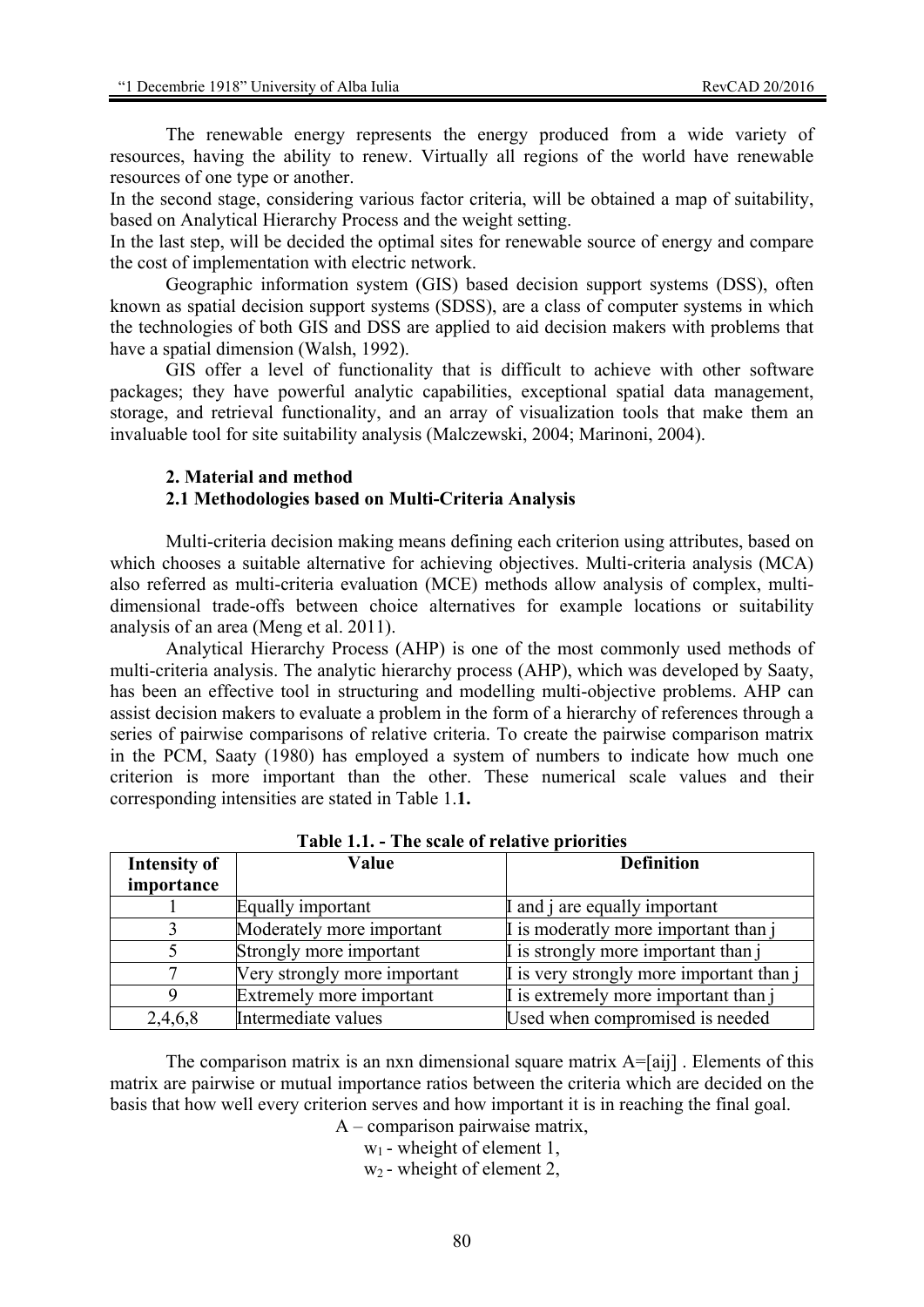$$
W_n - \text{weight of element n.}
$$
\n
$$
A = \begin{bmatrix} 1 & \frac{w_1}{w_2} & \frac{w_1}{w_n} \\ \vdots & \ddots & \vdots \\ \frac{w_n}{w_1} & \frac{w_n}{w_2} & 1 \end{bmatrix}
$$

The relative weights (W) of matrix A is obtained from following equation: ( $A - \lambda_{max}I$ ) × W = 0 (1)  $\lambda_{\text{max}}$  – the biggest eigenvalue of matrix A,  $I = unit matrix$ .

The consistency property of matrices is checked to ensure that the judgments of decision makers are consistent. Consistency Index (CI) is calculated as:  $CI = \frac{\lambda_{\text{max}} - n}{n-1}$  (2) Generally, if CR is less than 0.1, the judgments are consistent, so the derived weights can be

used. The formulation of CR is:  $CR = \frac{ct}{Bl}(3)$ 

The last step the relative weights of decision elements are aggregated to obtain an overall rating for the alternatives as follows:

 $W_i^S = \sum_{j=1}^{j=m} w_{ij}^S w_j^a$ , i = 1,...n (4)  $w_{ij}^s$  - weight of alternative i associated to attribute j,  $w_i^a$  - weight of attribute j,  $m =$  number of attribute. n= number of site.

The consistency ratio (CR) is designed in such a way that if  $CR \le 0.10$ , the ratio indicates a reasonable level of consistency in the pairwise comparisons; if, however, CR > 0.10, then the values of the ratio are indicative of inconsistent judgments. In such cases one should reconsider and revise the original values in the pairwise comparison matrix.

## **2.2 Additions**

Covering 34.100 square kilometres, approximately 14.3 % of Romania, Center Region is the fifth largest of the eight Romanian regions. Its geographical position connects it to six of the other seven regions, the distances between its central area and the country borders being almost equal. The Central Region is situated in the central part of Romania at the interior of the Carpathian Mountains, on the course of Mures and Olt rivers. The region includes 6 counties: Alba, Brașov, Covasna, Harghita, Mureș and Sibiu.

Carpathian Mountains of Transylvania have a potential for exploitation of energy resources especially wind energy, and biomass micro-hydropower (of wood) and the Transylvanian Depression has a high potential of solar energy recovery and biomass (Muntean, 2012).

## **Data acquisition**

This project was created using ArcGIS 10.2 (ESRI®). ArcGIS includes Spatial Analyst and 3D Analyst extensions.

The data used for this project are widely used in renewable energy sources application in oreder to collect data regarding evaluation purpose and downloaded from an open source site study area boundaries, settlement areas, roads, water bodies, slope, natural reserves, and airports (earth.unibuc.ro) (Vasile Craciunescu et. al, 2006).

The solar data was accessed from Photovoltaic Geographical Information System (PVGIS). The file contains a table with solar radiation for each month of the year  $(Wh/m^2/day)$  and it creates an excel file with the average for the whole year. Using this table,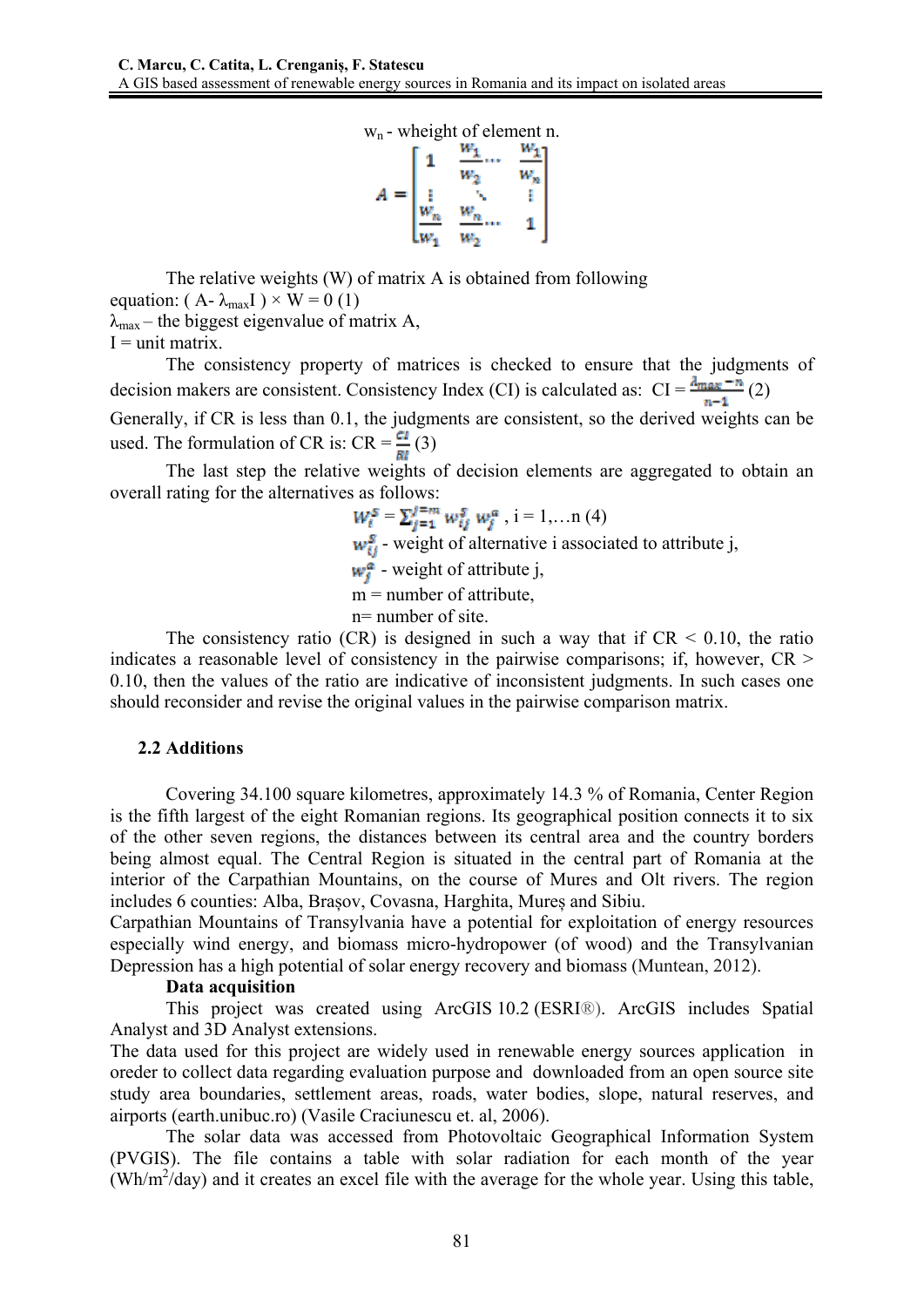it creates a shapefile and an interpolation. Factor criteria found throughout the literature consist in proximity to roads, proximity to urban areas, solar radiation, slope, aspect, and land use, proximity to the electric grid, bird migration path, impact of noise and others. (Harrison, 2012)

The constraints were implemented using the Buffer Tool in ArcGIS. To create the constraint map, a model was built using Model Builder. Based on this, we have created a map of the constraints available for solar energy. The model for Constraint can be seen in Figure 2.1 and the constraint map can be seen in Figure 2.2.



Fig. 2.1. Model for Constraint map



Fig 2.2. Constraint map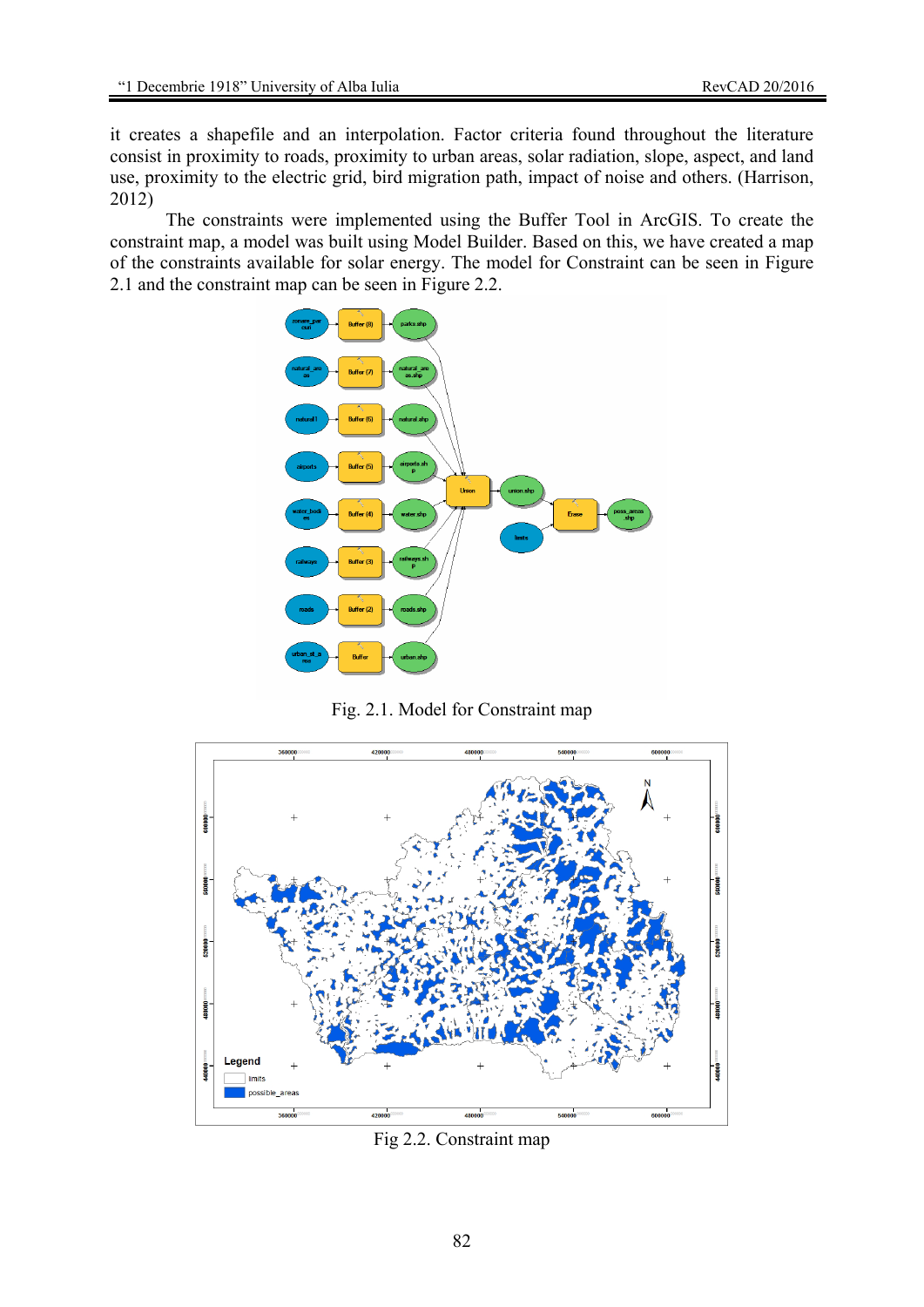**Standardization of Criteria** - In this step all the layers were reclassified to a common scale of 0 to 4, called scale values, using equal intervals into five classes with intervals between the maximum and minimum values. These scale values were used as the suitability scores. After scoring each factor, the datasets will be reclassified using the Reclassify Tool in ArcGIS. The Factor criteria and constraints shown below in Table 2.1.

| Criteria                  | Constraint                      |
|---------------------------|---------------------------------|
| Solar radiation           | 3000 (kWh/m <sup>2</sup> /year) |
| Slope                     | Must be $<$ 20% rise            |
| Land cover                | Some classes are excluded       |
| <b>Proximity to Roads</b> | Greater than 500 m              |
| <b>Proximity to Urban</b> | Greater than 2000 m             |

*Table 2.1. Factor criteria and constraints*

Arithmetic average of each row of the normalized matrix gives the weight of the corresponding criterion or alternative. Weights of the corresponding criteria are shown into the following Table 2.2.

| Table 2.2. Weights of the corresponding criteria |                          |  |
|--------------------------------------------------|--------------------------|--|
| Criteria                                         | Weight (Priority vector) |  |
| Solar radiation                                  | 0.47                     |  |
| Slope                                            | 0.24                     |  |
| Land cover                                       | 0.12                     |  |
| Roads                                            | 0.09                     |  |
| Urban                                            | 0.08                     |  |

 *Table 2.2. Weights of the corresponding criteria* 

From the suitability index were selected the optimum locations for solar farms over 300 h and shown in the Figure 2.3.



Fig. 2.3. Areas larger than 300 ha map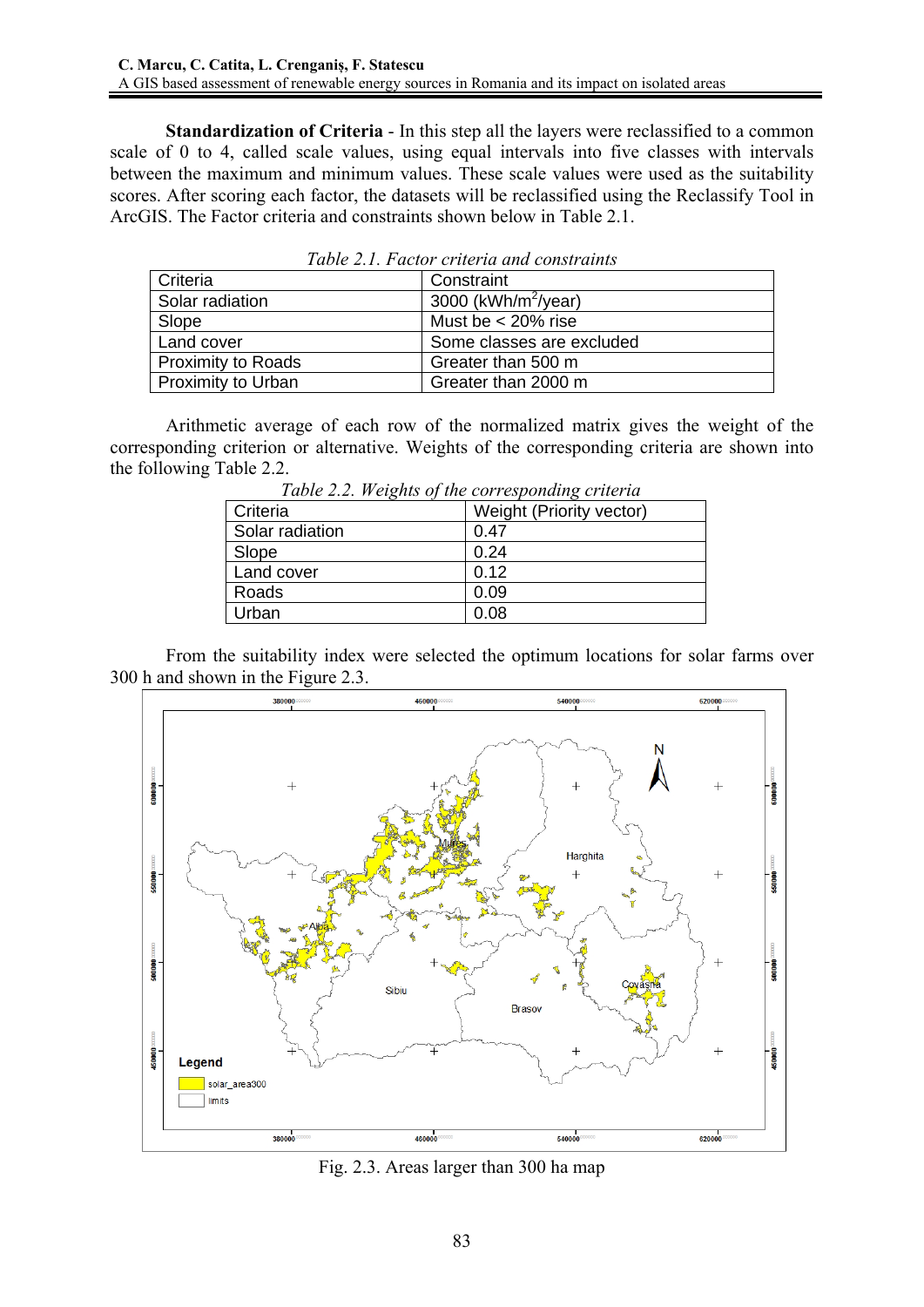Using the raster data and the weighted overlay as inputs, the cost distance tool generated an output raster, showing for each cell the cumulative cost of travel away from the nearest source of renewable energy cell. The algorithm for computing the direction raster assigns a code to each cell that identifies which one of its neighbouring cells is on the leastcost path back to the nearest source. In the direction coding diagram above, 0 represents each processing cell in the accumulative cost raster. Each cell is assigned a value representing the direction of the nearest, cheapest cell on the route of the least costly path to the nearest source.

The Cost Path tool produces an output raster that records the least-cost path or paths from selected locations to the closest source cell defined within the accumulative cost surface, in terms of cost distance. Based on the inventory presented by Ministry of Economy, about rural villages without electricity, we establish non-electrified areas in our study area: Râmeț, Întregalde, Ceru-Băcăinți, Lueta and Zetea. Based on this*,*were chosen the most suitable area for installing solar panels. This area has a surface of 16866 ha. The results are shown in to into the Figure 2.4.



Fig. 2.4. Cost path for solar map

#### **Electric Network**

The cost to connect to the electricity network depends on a range of factors, including distance from the grid, underground or over ground cabling, crossing neighboring properties, easements, transformer requirements, and many more things. The result of the cost distance for Electric Network are shown in the next Figure 2.5.

Renewable energies, driven by climate change, fuel security and other motives, will be providing more and more of our electricity in the future.

Fortunately the outlook for cost reductions is good, particularly for the average cost of new projects. The technologies with the largest cost reduction potential are CSP, solar PV and wind. Hydropower technologies are mature and their cost reduction potentials are not as large.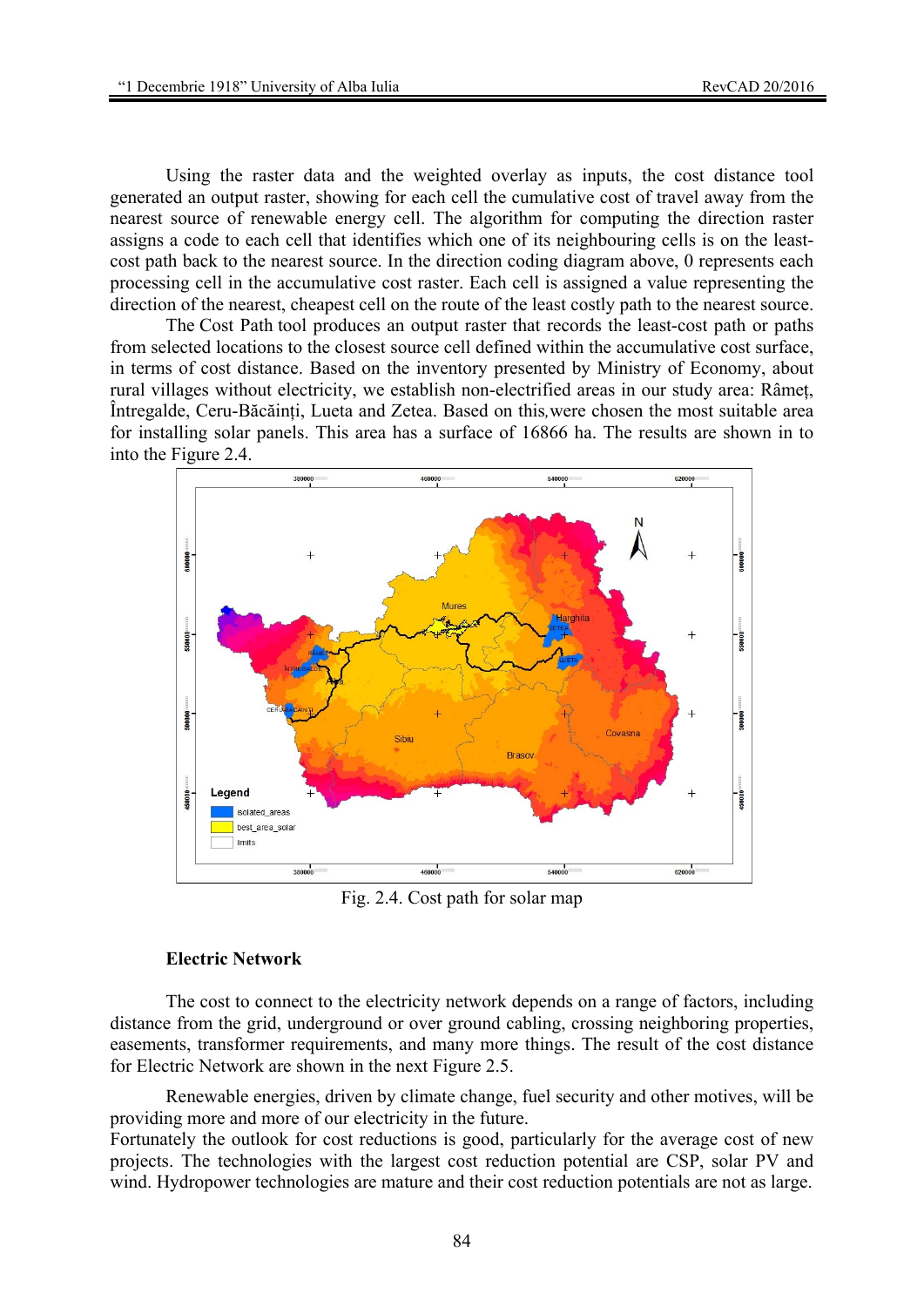The hydropower, solar and wind are all competitive with or cheaper than coal, oil and gas-fired power stations, even without financial support and despite falling oil prices. (IRENA, *"*Renewable Power Generation Costs in 2014"). The advantages of using alternative energies: improving quality of life: creating optimal conditions for living in isolated areas by adopting alternative energy solutions, increase their attractiveness to the area, increase the birth rate is reduce the phenomena of exodus, depopulation, unemployment rate decreases by attracting investors.



Fig. 2.5. Cost path for electric network map

## **3. Conclusions**

This paper analyzed and produced a suitability index maps with plenty of suitable zones to construct grid-connected photovoltaic power plants and defined a set of future research avenues for GIS-based energy infrastructure planning with a focus on the use of renewable energy.

The cost of generating power from renewable energy sources has reached parity or dropped below the cost of fossil fuels in many parts of the world, according to a new report from the International Renewable Energy Agency (IRENA).

Solar photovoltaic (PV) power generation is leading the cost decline, with solar PV module costs falling 75% since the end of 2009 and the cost of electricity from utility-scale solar PV falling 50% since 2010.

This requires public acknowledgement of the low price of renewables, an end to subsidies for fossil fuels, and regulations and infrastructure to support the global energy transition.

Based on this, we could choose for our study area as a source of renewable energy, the solar energy. It is expected that in the future, PV projects will attain viable capital costs comparable with other renewable projects.